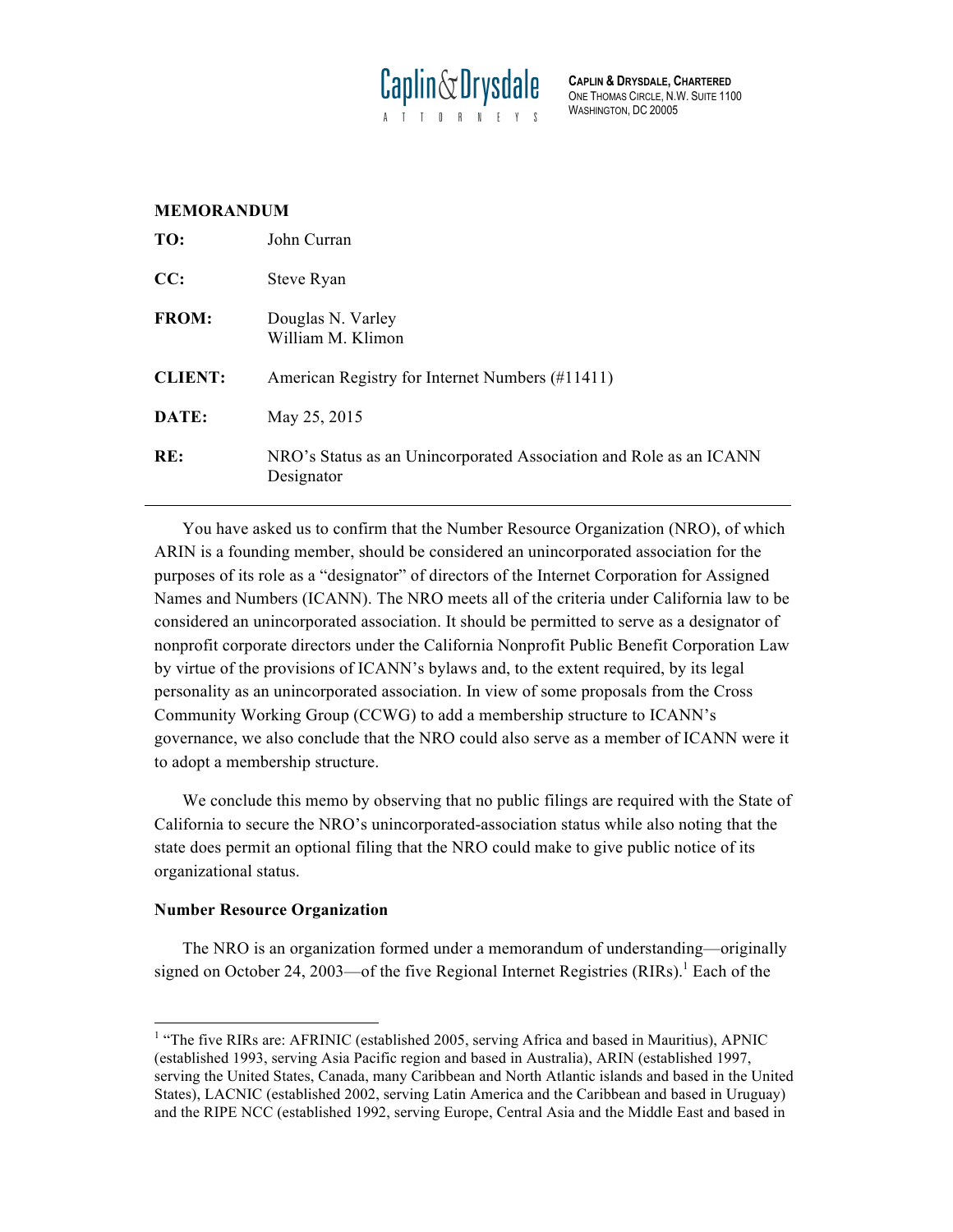RIRs appoints an individual representative to an Executive Council, and the chairmanship of the Council rotates among the representatives.<sup>2</sup> In addition to the chairman, the Council also names a secretary and a treasurer. In April 2013, the NRO appointed a permanent NRO Executive Secretary to support the NRO's activities on a consistent basis.<sup>3</sup>

The NRO was formed for the threefold purpose of coordinating activities among the RIRs, undertaking delegations from the RIRs, and entering into agreements with other Internet coordinating bodies on behalf of the RIRs.<sup>4</sup> The NRO carries out a number of activities in furtherance of those purposes: It undertakes technical coordination and administration of policy with the Internet Assigned Numbers Authority (IANA), which is the body responsible for the global coordination of the DNS Root, IP addressing, and other Internet protocol resources.<sup>5</sup> It is a major contributor to the Internet Governance Forum (IGF), which is a forum for dialogue among and education of stakeholders on issues of Internet governance.<sup>6</sup> And, in 2004, it negotiated and entered into an agreement to serve as the Address Supporting Organization (ASO) for ICANN.<sup>7</sup>

The NRO was formed explicitly as an "unincorporated" organization but with the option to incorporate in a mutually acceptable jurisdiction in the future.<sup>8</sup>

#### **Applicable Law**

The NRO's memorandum of understanding does not specify a governing law or home jurisdiction for the organization.<sup>9</sup> However, one of the NRO's primary purposes is to enter into agreements with other Internet coordination or administrative bodies. The principal agreement of that kind is the ICANN Address Supporting Organization (ASO) MoU, under which the NRO serves as  $ICANN's ASO<sup>10</sup>$  and under which  $ICANN's$  bylaws were amended

The Netherlands)." https://www.nro.net/wp-content/uploads/Regional-Internet-Registries-Overview.pdf

 $^{2}$  NRO, Memorandum of Understanding sect. 6 (Oct. 24, 2003).

 $3$  "About the NRO," https://www.nro.net/about-the-nro.  $4$  NRO, Memorandum of Understanding sect. 2.

 $5$  NRO Memorandum of Understanding FAQ (Oct. 24, 2003), https://www.nro.net/documents/nro-<br>memorandum-of-understanding-faq.

 $6$  "Continuing Cooperation: The NRO and Internet Governance," https://www.nro.net/wpcontent/uploads/NRO-Continuing-Cooperation-Brochure-v2013-.pdf <sup>7</sup> ICANN Address Supporting Organization (ASO) MoU (Oct. 21, 2004).

<sup>8</sup> NRO, Memorandum of Understanding sect. 1.

<sup>&</sup>lt;sup>9</sup> It does specify a dispute resolution procedure for policy disagreements, using the arbitration rules of the International Chamber of Commerce with the arbitration to be held in Bermuda or another mutually agreeable location. NRO, Memorandum of Understanding sect. 10.a. Nothing in the Memorandum suggests that the location of the arbitration should determine the law to be applied in interpreting and construing the Memorandum. <sup>10</sup> ICANN ASO MoU sect. 1.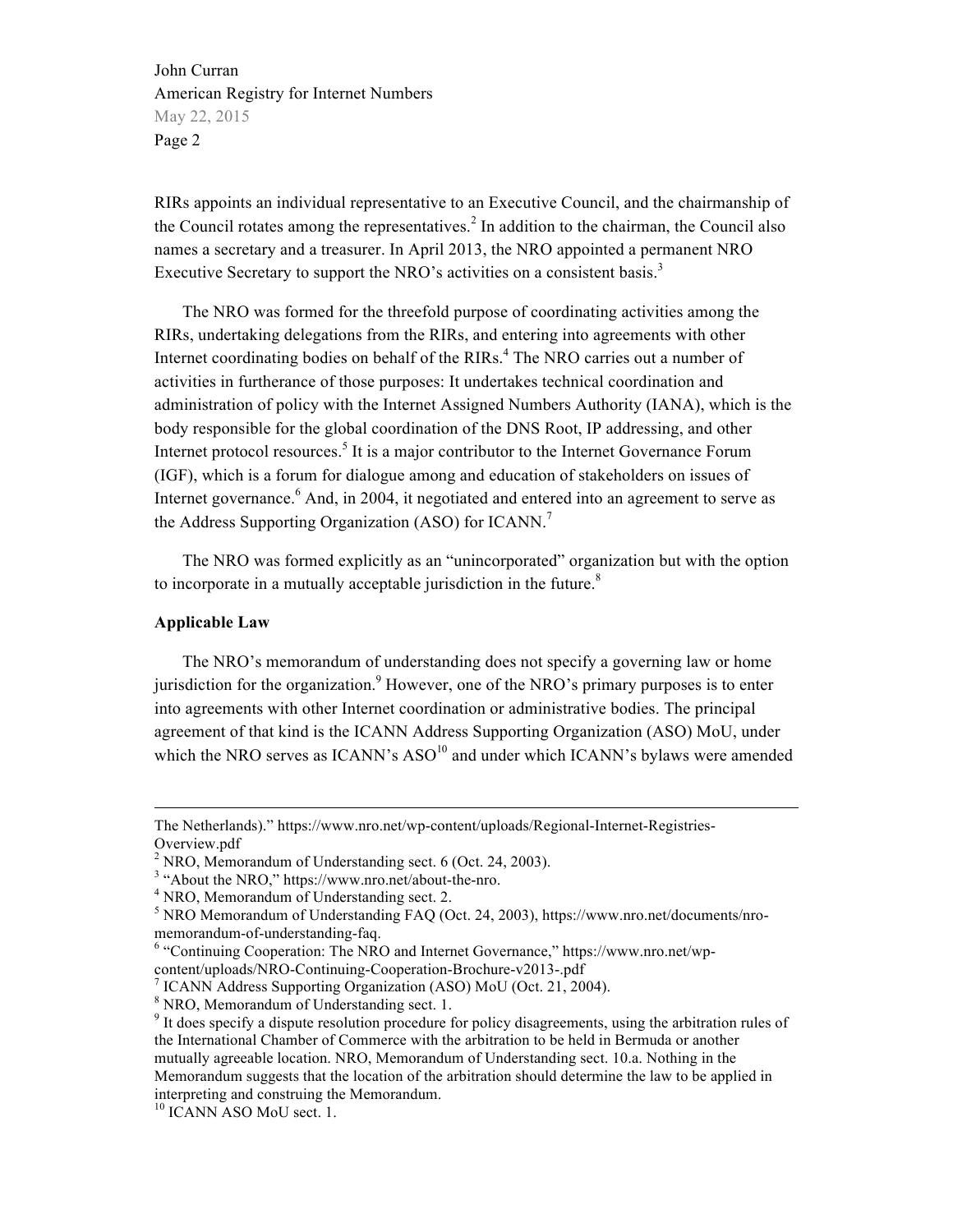to name the NRO as ICANN's  $ASO<sup>11</sup>$  Consequently, we have examined the question of the NRO's legal status under the law of the jurisdiction most relevant to the NRO's agreement with ICANN, namely California, where ICANN is incorporated and under whose laws ICANN is governed.

California has one of the more comprehensive statutes on unincorporated associations. The statute includes a clear definition: an unincorporated association is "an unincorporated group of two or more persons joined by mutual consent for a common lawful purpose, whether organized for profit or not."<sup>12</sup> The California statute identifies a subspecies of unincorporated association, the nonprofit association, which is "an unincorporated association with a primary common purpose other than to operate a business for profit."<sup>13</sup> The NRO qualifies as a "nonprofit association," since its stated purposes are other than to operate a business for profit, but that fact is not necessary to establish that it is an unincorporated association under California law.

### **Applying California's Association Law to the NRO**

There are four elements to the definition of an association under California law—(1) an unincorporated group; (2) of two or more persons; (3) joined by mutual consent; (4) for a common lawful purpose—and each element is present in the case of the NRO.

### **1. Unincorporated Group**

An unincorporated association may not have a corporate charter from any state. The California statute also explicitly excludes from the definition other kinds of common property ownership, e.g., joint tenancy, tenancy in common, or community property.<sup>14</sup> California distinguishes unincorporated associations from other noncorporate organizational types—for example, partnerships, limited liability companies, and trusts—which are governed by distinct regimes. So, in California, a partnership is an "association of two or more persons to carry on as coowners a business for profit."<sup>15</sup> A limited liability company is an association formed under a particular statute that denominates the organization as a limited liability company.16 A trust is created by a transfer of property to a trustee with the intention that a

<sup>&</sup>lt;sup>11</sup> ICANN, Bylaws art. VIII, sect. 1.2 (as amended Jul. 30, 2014).<br><sup>12</sup> Cal. Corp. Code § 18035(a). In general, status as an unincorporated association has been viewed as a legal "default." See, Rev. Unif. Uninc. Nonprofit Ass'n Act, pref. note. It is what an organization is if it doesn't fit into any other category of legal entity.<br><sup>13</sup> Cal. Corp. Code § 18020(a).

<sup>&</sup>lt;sup>14</sup> Cal. Corp. Code § 18035(b)-(c).<br><sup>15</sup> Cal. Corp. Code § 16101(9).<br><sup>16</sup> Cal. Corp. Code § 17701.02(j)-(k).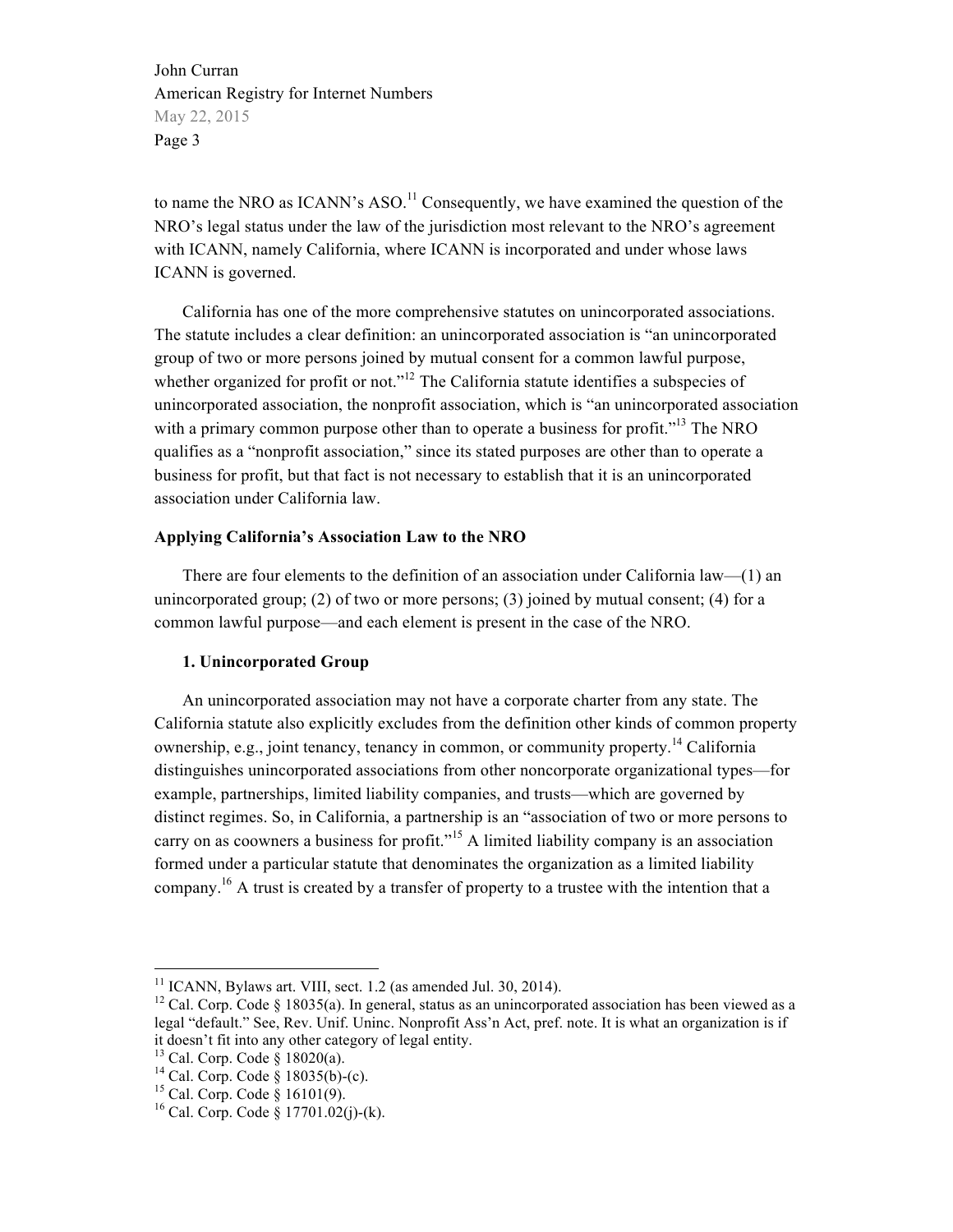trust be established for some beneficiary.<sup>17</sup> Thus, while each of these entity types lacks a corporate charter, they are not unincorporated associations.

The NRO was explicitly formed as an unincorporated organization.<sup>18</sup> It has received no corporate charter; nor has it filed to register under any other business-entity statute in any jurisdiction. Therefore, it is not a corporation, limited liability company, or other corporationlike entity. Similarly, the NRO is not a business carried on by co-owners and is therefore not a partnership. And finally, it holds no property in trust for the benefit of any other persons and so is not a trust. From the evidence we have examined, we conclude that the NRO is an unincorporated group and so meets the first element in the statutory definition.

### **2. Two or More Persons**

The term "association" implies more than one person, and the statutory definition is explicit that an association must include two or more persons. California's association statute includes a broad definition of "person": "a natural person, corporation, partnership, or other unincorporated organization, government, or governmental subdivision or agency, or any other entity."<sup>19</sup>

The NRO comprises the five RIRs,<sup>20</sup> each of which is a type of corporate entity,<sup>21</sup> except for LACNIC, which appears to be an unincorporated, international nongovernmental organization established in Uruguay.<sup>22</sup> In any case, given the expansive definition of person under the California association statute, there is no doubt the NRO is made up of more than one person. The NRO is thus a multi-person organization and so also meets the second element of the definition of an unincorporated association.

### **3. Joined by Mutual Consent**

For a group to be recognized as an association there must be some evidence of association, demonstrating an agreement among the participants to act together. It is of the nature of unincorporated associations that there can be no formal charter granted by a state to establish the organization. In fact, there need not even be internal governing documents like bylaws or a constitution at all. As the California Court of Appeals held even before the adoption of California's current associations law, "Formalities of quasi-corporate

 <sup>17</sup> Cal. Probate Code §§ 15200-15205; *see also* Morrissey v. Commiss'r, 296 U.S. 344, 356-57 (1935) (enumerating the differences between an association and a trust).

<sup>&</sup>lt;sup>18</sup> NRO, Memorandum of Understanding sect. 1.<br><sup>19</sup> Cal. Corp. Code § 18030.<br><sup>20</sup> NRO, Memorandum of Understanding sects. 3, 14.<br><sup>21</sup> AFRINIC is a Mauritius private company limited by guarantee; APNIC is an Australian pro company limited by shares; ARIN is a Virginia nonstock corporation; and RIPE NCC is a Dutch *Rechtspersoon.*<br><sup>22</sup> "About LACNIC," http://www.lacnic.net/en/web/lacnic/acerca-lacnic.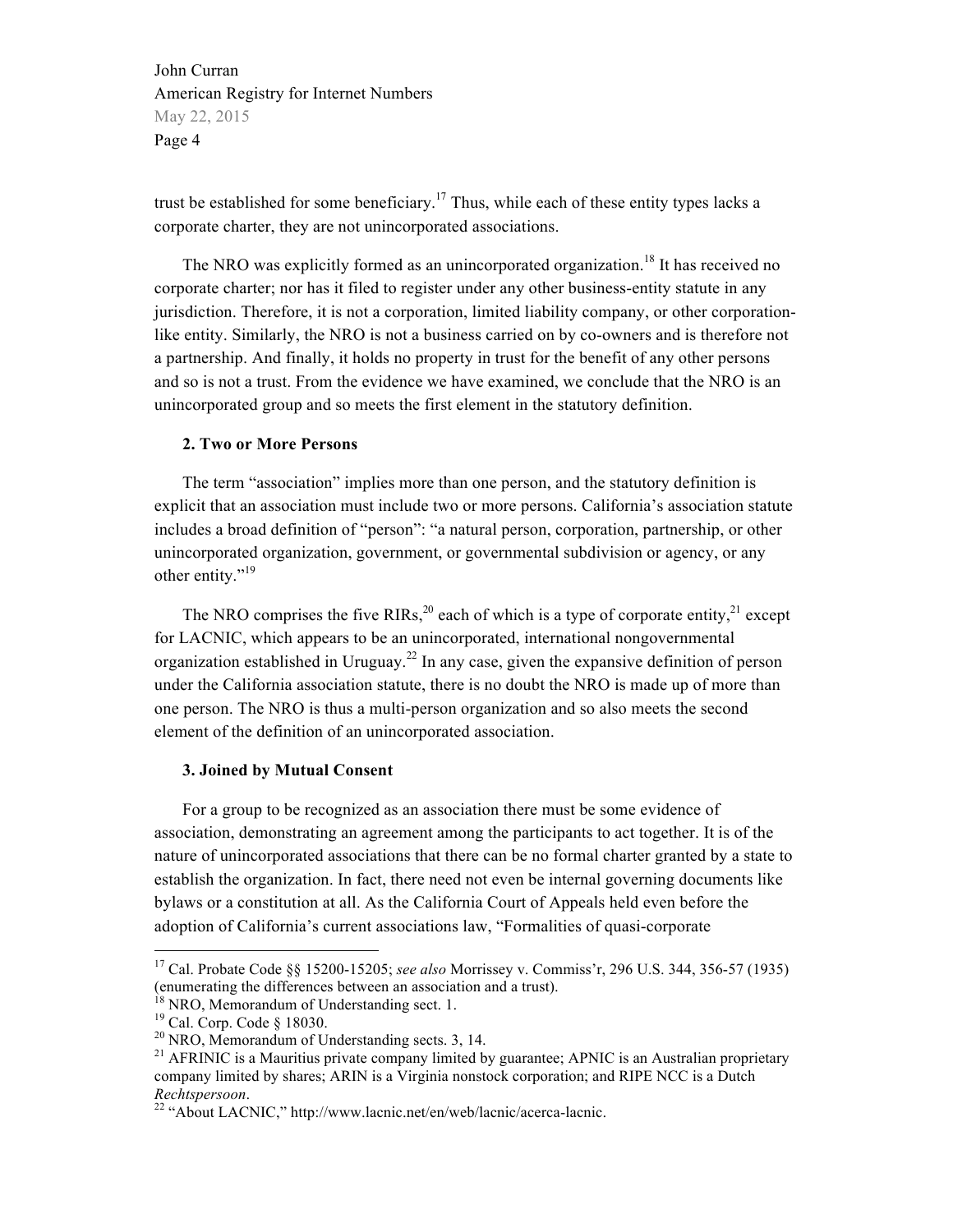organization are not required.<sup>223</sup> Nevertheless, there needs to be some objective evidence of an agreement to associate, preferably though not necessarily written.<sup>24</sup>

In the NRO's case, there is clear evidence of an agreement to join together, in the form of the memorandum of understanding, signed by all the parties, specifying the members, purposes, responsibilities, and rights of the association and its members. The memorandum itself designates the organization as an unincorporated body. There is, therefore, more than sufficient evidence that the NRO meets the third criterion for unincorporated-association status under California law.

## **4. For a Common Lawful Purpose**

The scope of permitted purposes for an unincorporated association is quite broad. The drafters of the Revised Uniform Unincorporated Nonprofit Association Act suggest that, for unincorporated nonprofit associations, the permitted purposes should mirror those for nonprofit corporations.<sup>25</sup> In any case, the California courts have suggested that only exclusively unlawful activities—for example, those of a criminal street gang—would disqualify an organization from being recognized as an unincorporated association.<sup>26</sup>

As noted above, the NRO has stated its organizational purposes in its memorandum of understanding.<sup>27</sup> All of those purposes, which could be summarized as assisting in the technical administration of the Internet, are lawful, reflecting purposes similar to those set out in the memorandum of understanding between the U.S. Department of Commerce and ICANN for the purpose of privatizing the administration of the Internet.<sup>28</sup> Consequently, the NRO also meets the fourth criterion for an unincorporated association.

So with regard to each criterion necessary for association status, it can be clearly demonstrated that the NRO possesses the necessary characteristics, and so we are of the opinion that the NRO would be recognized as an unincorporated association under California law.

<sup>&</sup>lt;sup>23</sup> Barr v. United Methodist Church, 153 Cal. Rptr. 322, 328 (Cal. Ct. App. 1979).<br><sup>24</sup> *See* Rev. Unif. Uninc. Nonprofit Ass'n Act § 2 cmt. 8 ("Although the agreement to form a UNA can

be quite informal and sketchy, there must be some tangible, objective data such as the use of the organization's name in communications to its members or third parties, or the existence of a bank account or of a mailing (or internet) address in the name of the UNA or similar 'conduct' indicating that, in fact, there is an actual agreement.").<br><sup>25</sup> Rev. Unif. Uninc. Nonprofit Ass'n Act  $\S$  2 cmt. 8.

<sup>&</sup>lt;sup>26</sup> People *ex rel.* Reisig v. Broderick Boys, 59 Cal. Rptr. 3d 64, 73-75 (Cal. Ct. App. 2007).<br><sup>27</sup> NRO, Memorandum of Understanding sect. 2.<br><sup>28</sup> Memorandum of Understanding Between ICANN and U.S. Department of Commerc

<sup>(</sup>Nov. 25, 1998).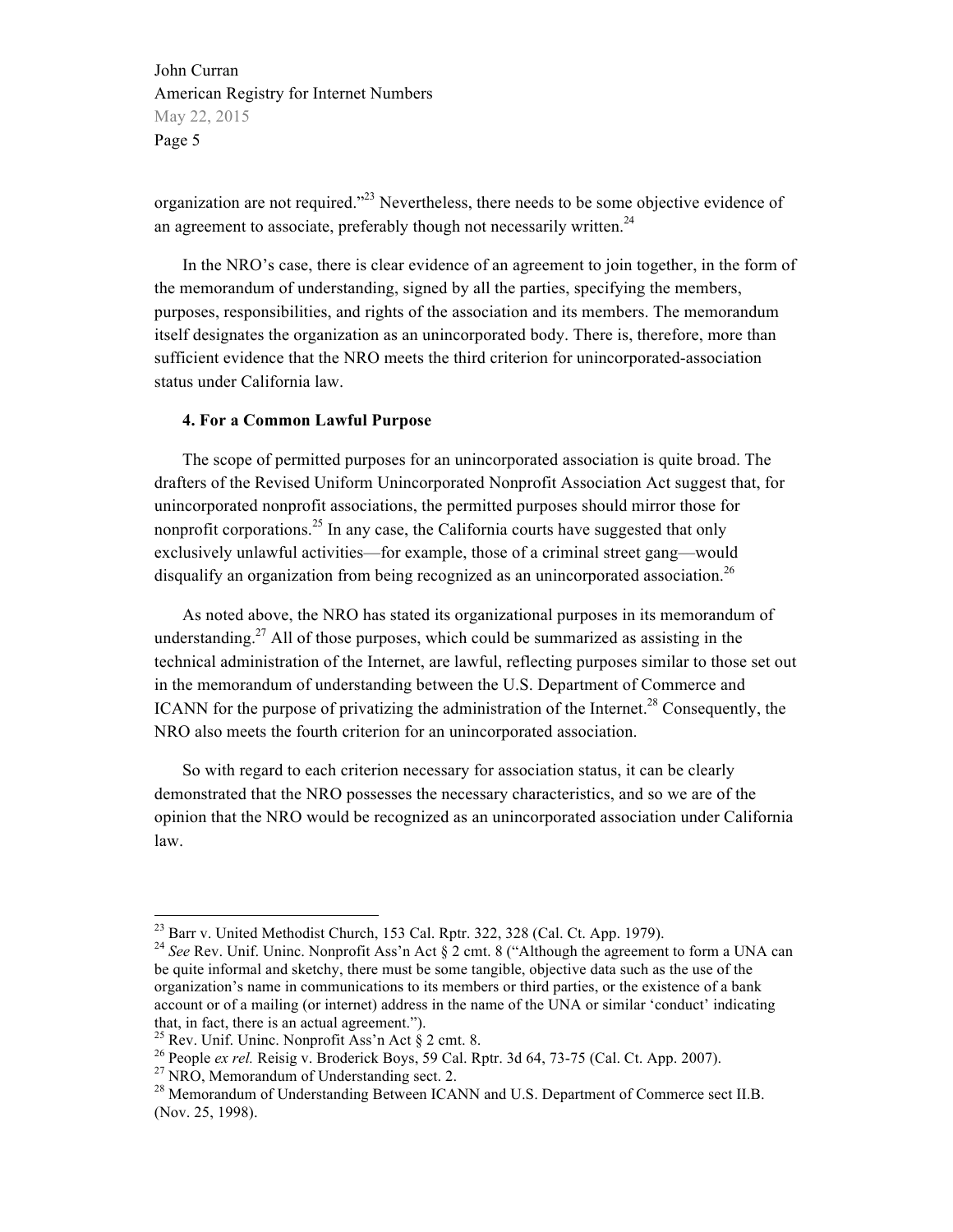#### **Note on Other Law**

California's definition of an unincorporated association is in line with the modern legal treatment of unincorporated associations and accords in the main with the Uniform Unincorporated Nonprofit Association Act,<sup>29</sup> adopted in 12 states, and the Revised Uniform Unincorporated Nonprofit Association Act,<sup>30</sup> adopted in a further four jurisdictions,<sup>31</sup> as well as contemporary common-law definitions adopted by many states' courts.<sup>32</sup>

Based on the preceding analysis, we believe that the NRO would also be found to be an unincorporated association in the uniform-act states and in other jurisdictions with similar statutory or common-law definitions.

### **Alternative Characterizations**

To test this conclusion, it is perhaps useful to ask: if the NRO's status as an unincorporated association were challenged, what would the NRO then be?

Is the NRO merely a committee or other sub-body of ICANN? No, the NRO is an autonomous organization, comprising five independent member organizations, with its own governing document. Its relationship with ICANN is governed by a memorandum of understanding entered into nearly a full year after the NRO was formed. At the time the NRO was formed, the question was apparently raised whether the NRO would replace the ASO or even ICANN itself. The NRO responded to those questions with an FAQ that explained that "The NRO is a stand alone body that will negotiate the ASO MoU with ICANN."<sup>33</sup> Finally, the ASO MoU itself recognizes that the NRO and ICANN are distinct entities and disclaims that it imposes any special relationship or duty on either party, "including as an agent, principal or franchisee of any other party."<sup>34</sup> Thus, the history and public pronouncements of the NRO plainly demonstrate that it is an independent legal entity, not simply a creature of ICANN's governance.

<sup>&</sup>lt;sup>29</sup> Unif. Uninc. Nonprofit Ass'n Act § 1(2) ("'Unincorporated nonprofit association' means an unincorporated organization, other than one created by a trust, consisting of [two] or more members joined by mutual consent for a common, nonprofit purpose.").

 $30$  Rev. Unif. Uninc. Nonprofit Ass'n Act § 2(8) ("'Unincorporated nonprofit association' means an unincorporated organization consisting of [two] or more members joined under an agreement that is oral, in a record, or implied from conduct, for one or more common, nonprofit purposes.").

 $31$  Not included in the four jurisdictions mentioned are Arkansas and the District of Columbia, which each adopted both uniform statutes in succession.

<sup>32</sup> *See*, *e.g.*, Cox v. Thee Evergreen Church, 836 S.W.2d 167, 169 (Tex. 1992) ("An unincorporated association is a voluntary group of persons, without a charter, formed by mutual consent for the purpose of promoting a common enterprise or prosecuting a common objective.") (Texas has since adopted the Uniform Unincorporated Nonprofit Association Act); Associated Press v. Montana Senate Republican Caucus, 951 P.2d 65, 69 (Mont. 1997) (same definition). <sup>33</sup> NRO Memorandum of Understanding FAQ. <sup>34</sup> ICANN ASO MoU sect. 11.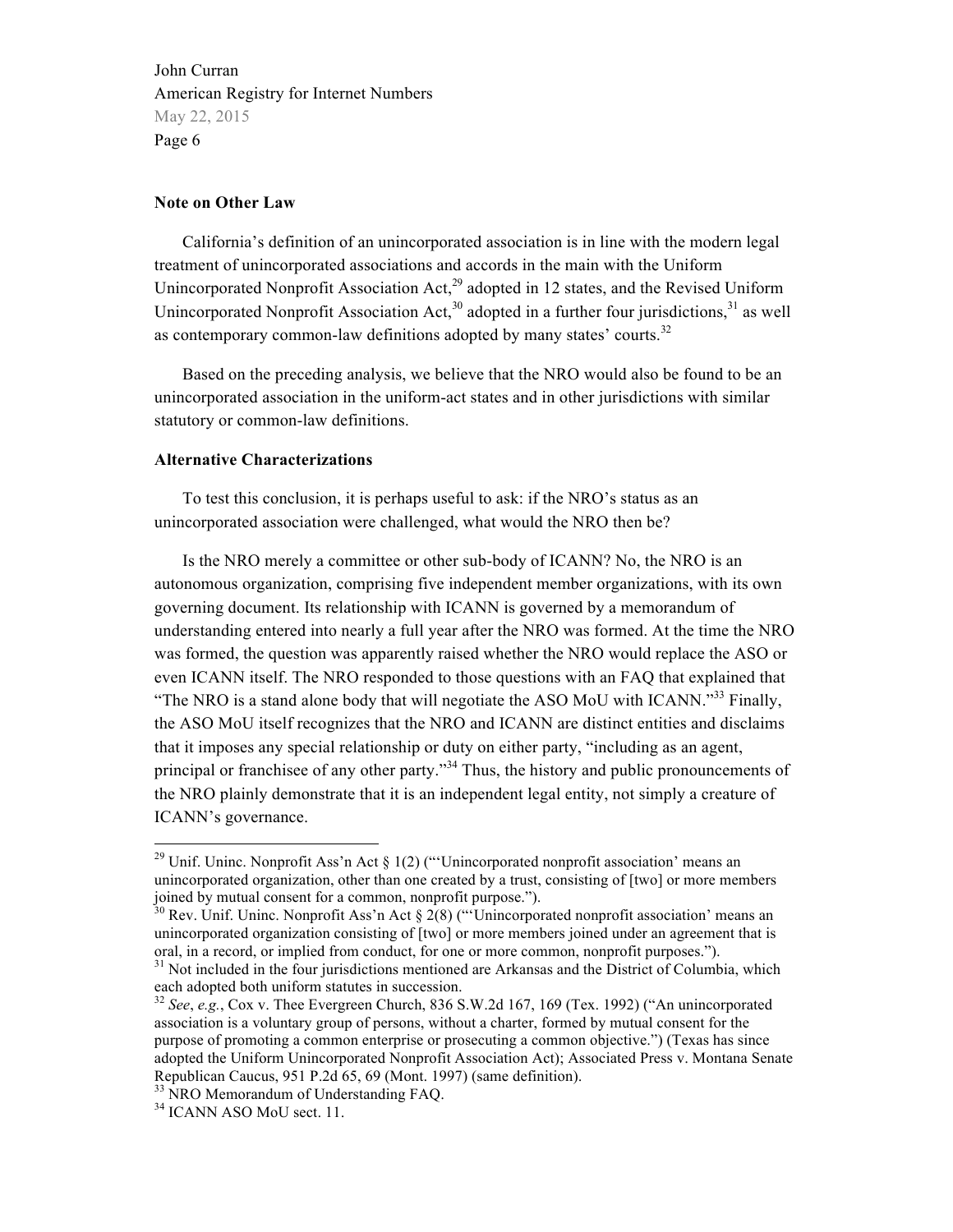There are two other entity types that merit consideration as possible legal characterizations of the NRO: a general partnership or a joint venture. While there is some older authority that conflates associations with partnerships,  $35$  it is well established under the modern statutes that there are significant differences between associations, particularly nonprofit associations, and partnerships. Under California law, which mirrors the Uniform Partnership Act, a partnership is an "association of two or more persons to carry on as coowners a business for profit."<sup>36</sup> The NRO's memorandum of understanding leaves no question that its members are not co-owners and that its activities do not constitute a business conducted for profit. Similarly, a joint venture is essentially a general partnership undertaken on a one-time basis.<sup>37</sup> Accordingly, the same distinctions can be drawn to distinguish the NRO from a joint venture. Based upon the facts as we understand them, we do not believe the NRO could be characterized as any kind of business association or as anything other than an unincorporated association. It bears emphasis, however, that this conclusion is not a necessary precondition to establishing the NRO's status as a designator of ICANN directors. Even if the NRO were found to be a partnership or a joint venture, it would still be eligible to function as a California nonprofit corporate designator, as discussed below. The same conclusion holds true if ICANN were to become a membership corporation: the NRO could likewise serve as a member of a restructured ICANN.

### **Definition of Designators**

In the California Nonprofit Public Benefit Corporation Law the concept of the designator is well established if not systematically defined. Designators are simply those parties provided in a corporation's articles or bylaws as having the power to appoint some or all of the corporation's directors.<sup>38</sup> The statute offers no further definition of "designators," nor are there any specific qualifications or characteristics necessary to hold that status. Consequently, the bare fact that ICANN's governing documents assign the NRO the powers of a designator gives the NRO that status, without regard to whether it is an unincorporated association. Hence, even if, contrary to the position outlined here, the NRO were found not to be an unincorporated association, it could nevertheless serve ICANN as a designator because the NRO would remain described in ICANN's governing documents as a designator. Of course, as the foregoing discussion makes clear, it is our opinion that the NRO *is* an unincorporated association and, therefore, a legal person eligible to serve as a designator of nonprofit

<sup>&</sup>lt;sup>35</sup> *Mosby*, 117 Cal. Rptr. at 593.<br><sup>36</sup> Cal. Corp. Code § 16101(9).<br><sup>37</sup> Franco Western Oil Co. v. Fariss, 66 Cal. Rptr. 458, 472 (Cal. Ct. App. 1968) ("A joint venture is an undertaking by two or more persons jointly to carry on a single business enterprise for profit, an enterprise in which they have a community of interest. Usually both a sharing of profits and of losses is involved.").

<sup>38</sup> Cal. Corp. Code §§ 5220(d); 5222(e)-(f).